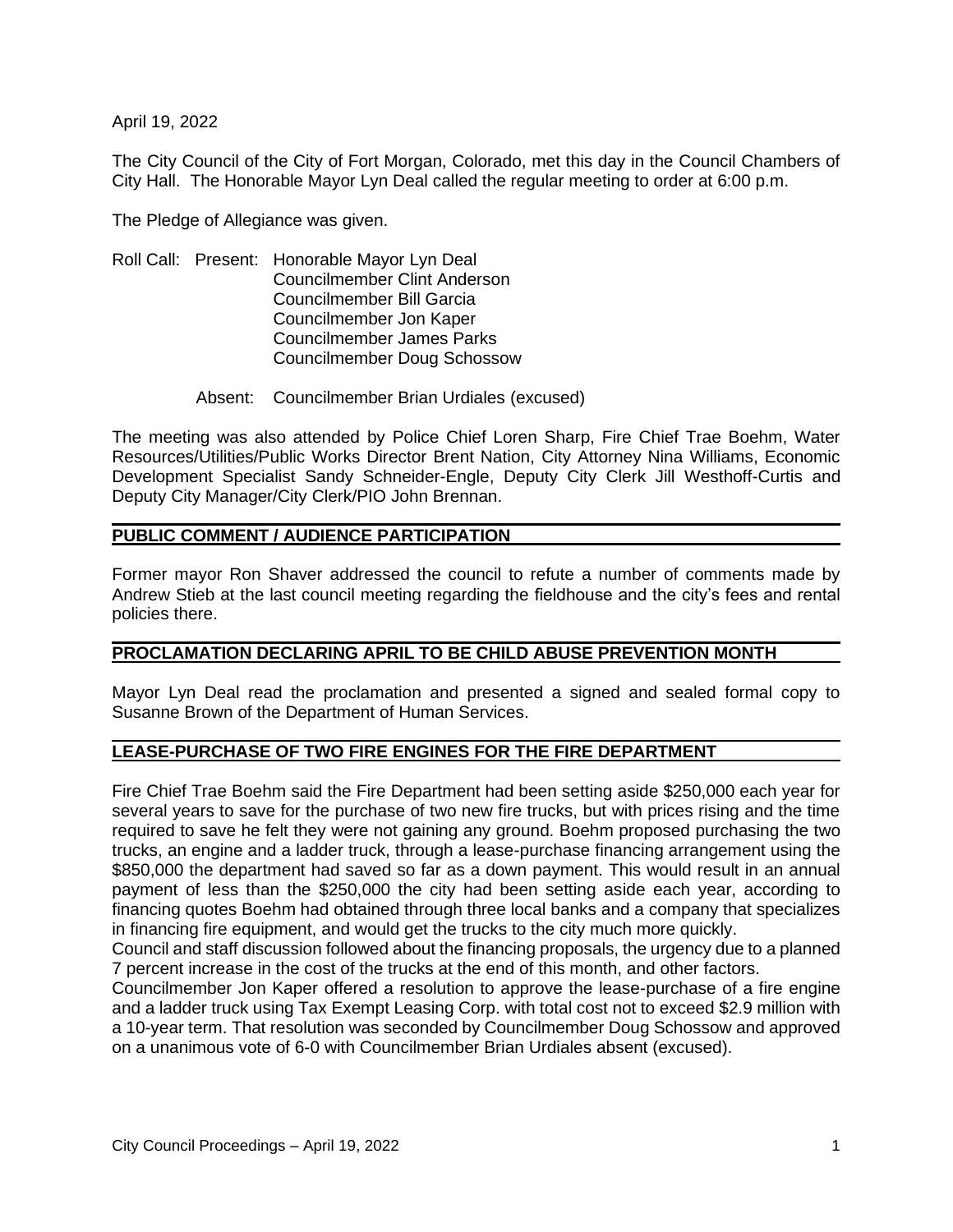# **BIDS FOR THE EAST BIJOU AVENUE AND LINDA STREET CIVIL INFRASTRUCTURE PROJECT**

Water Resources/Utilities/Public Works Director Brent Nation said this project would complete utilities and streets in an area of CentrePointe Plaza where the development of 116 townhomes was planned to start this year. Seven bids were received and Nation recommended the secondlowest bid because it was a local contractor and was very close to the low bid.

Nation also said all of the bids were above the \$1.3 million budgeted for this project, but savings in other parts of the Capital Improvement Fund would more than make up the difference, and he asked for a total appropriation of \$1.45 million to cover contingencies.

Schossow offered a resolution to accept the bid from Darin Neb Excavating in the amount of \$1,442,059.10 for the East Bijou Avenue and Linda Street Civil Infrastructure Project, with total expenditure not to exceed \$1.45 million. That resolution was seconded by Councilmember Clint Anderson and approved unanimously (6-0, Urdiales absent).

### **COUNCIL ACTING AS THE BOARD OF THE ELECTRIC DEPARTMENT AND SYSTEM ENTERPRISE – PUBLIC HEARING ON AN ORDINANCE AMENDING ELECTRIC TARIFF**

Mayor Deal outlined the format to be followed during the public hearing and Deputy City Clerk Jill Westhoff-Curtis confirmed that proper legal notice of the hearing had been published. Nation said the ordinance was unchanged since first reading at the last council meeting and changed only fees charged for such things as bad checks, shutoffs, and meter tampering. No public comments were received either during the hearing or in advance, and no council comments were offered. Schossow made a motion to close the public hearing, which was seconded by Anderson and approved unanimously (6-0, Urdiales absent).

City Attorney Nina Williams advised the council of its options for action. Schossow offered a resolution to approve the second and final reading of Ordinance No. 1264, amending the "Schedule of Service Charges" for Electric Tariff No. 3, and authorization to publish by title only. That resolution was seconded by Anderson and approved unanimously (6-0, Urdiales absent).

### **COUNCIL ACTING AS THE BOARD OF THE NATURAL GAS DEPARTMENT AND SYSTEM ENTERPRISE – PUBLIC HEARING ON AN ORDINANCE AMENDING GAS TARIFF**

Deal outlined the format to be followed during the public hearing and Westhoff-Curtis confirmed that proper legal notice of the hearing had been published. Nation said the ordinance was unchanged since first reading at the last council meeting and changed only fees charged for such things as bad checks, shutoffs, and meter tampering. No public comments were received either during the hearing or in advance, and no council comments were offered. Schossow made a motion to close the public hearing, which was seconded by Anderson and approved unanimously (6-0, Urdiales absent).

Williams advised the council of its options for action. Kaper offered a resolution to approve the second and final reading of Ordinance No. 1265, amending the "Schedule of Service Charges" for Gas Tariff No. 3, and authorization to publish by title only. That resolution was seconded by Anderson and approved unanimously (6-0, Urdiales absent).

### **COUNCIL ACTING AS THE BOARD OF THE NATURAL GAS DEPARTMENT AND SYSTEM ENTERPRISE – RESOLUTION ADJUSTING GAS RATES**

Nation said this measure would increase gas rates to recover losses in the Gas Fund over the past year, when natural gas prices rose substantially and the city had to buy gas on the open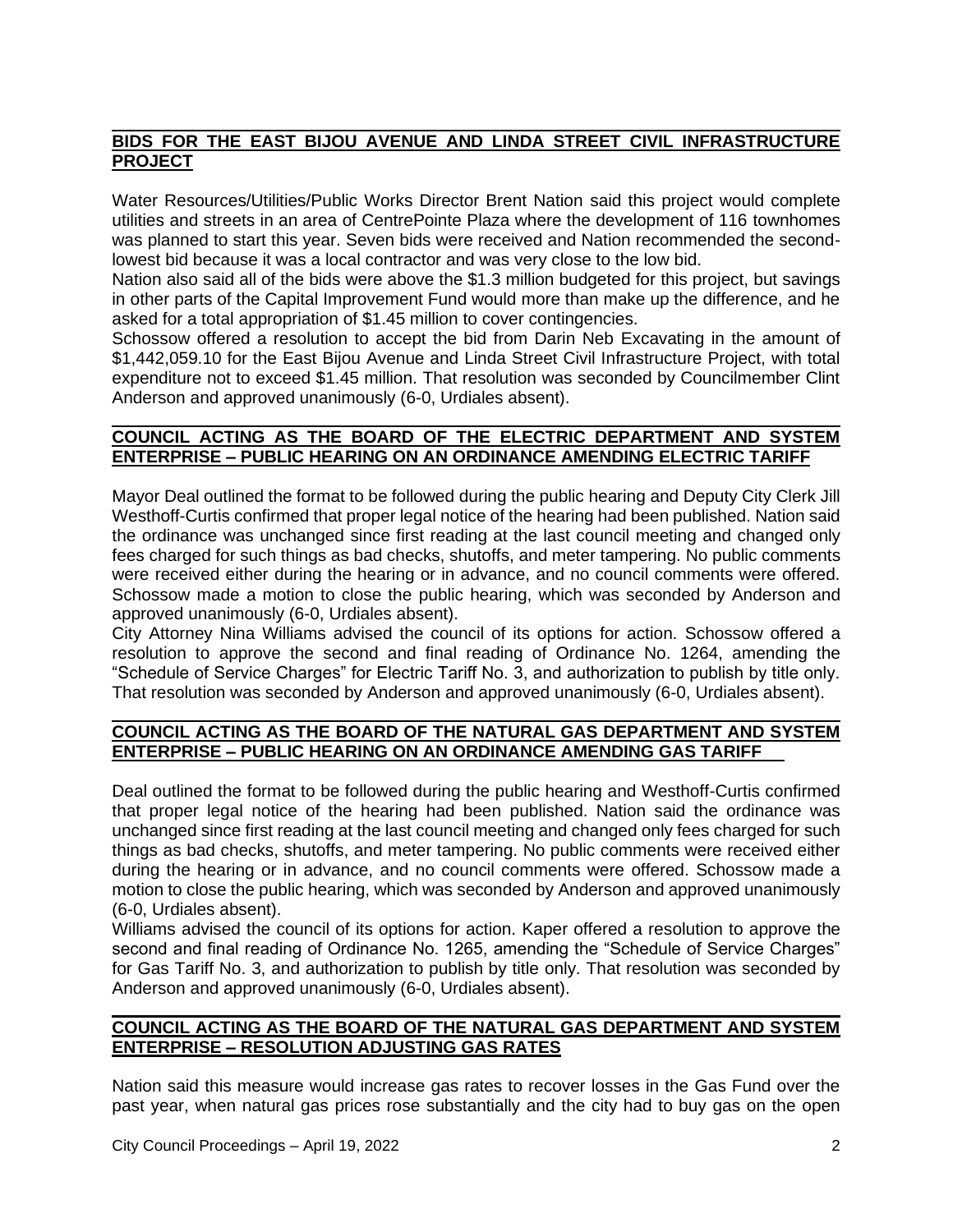market. He said the city's gas consultant recommended the large increase, which Nation said would raise the average household gas bill by about \$6 in the summer and \$33 in the winter, and also recommended a full rate study in the fall to rebalance the Gas Fund.

Kaper offered a resolution to approve the Resolution adjusting gas rates, which was seconded by Anderson and approved unanimously (6-0, Urdiales absent).

## **PUBLIC HEARING ON A PRELIMINARY PLAT FOR THE LEGACY TOWNHOMES AT CENTREPOINTE**

Deal outlined the format to be followed during the public hearing and Westhoff-Curtis confirmed that proper legal notice of the hearing had been published. Nation said this was the preliminary plat for about 11 acres where the proposed townhome development would be located, and would subdivide the property so lots could be sold and construction could begin. Staff had determined that the plat met all of the city's requirements.

No comments were received from the applicant or from the public, either during the hearing or in advance, and no council comments were offered. Schossow made a motion to close the public hearing, which was seconded by Anderson and approved unanimously (6-0, Urdiales absent). Williams advised the council of its options for action, and Kaper offered a resolution to approve Case 22-002 SD, Legacy Townhomes at CentrePointe Preliminary Plat for a Major Subdivision. That resolution was seconded by Schossow and approved unanimously (6-0, Urdiales absent).

## **FIRST READING OF AN ORDINANCE AMENDING CHAPTER 10 OF THE MUNICIPAL CODE REGARDING HARASSMENT**

Williams said this issue was raised by the Municipal Judge after a state Supreme Court ruling came down declaring part of the state statute covering the offense of harassment to be unconstitutional. Since the city's code language mirrored that of the state statute, Williams said, she determined that the code needed to be revised by the enactment of this ordinance.

Schossow offered a resolution to approve the first reading of an Ordinance amending Chapter 10 of the Fort Morgan Municipal Code, regarding harassment, to update the offense in conformance with a recent Colorado Supreme Court decision. That resolution was seconded by Anderson and approved unanimously (6-0, Urdiales absent).

### **CONSENT AGENDA BY RESOLUTION**

Westhoff-Curtis presented the Consent Agenda for Council consideration as follows:

### **CONSENT AGENDA**

- A. Approval of the disbursements and payroll for March
- B. Approval of the minutes of the April 5, 2022 City Council regular meeting

All matters listed under the Consent Agenda are considered to be routine business by the Council and will be enacted with a single motion and a single vote by roll call. There will be no separate discussion of these items. If discussion is deemed necessary, that item should be removed from the Consent Agenda and considered separately.

Schossow offered a resolution to approve the Consent Agenda as presented, which was seconded by Anderson and approved unanimously (6-0, Urdiales absent).

### **REPORTS BY OFFICIALS AND STAFF**

Police Chief Loren Sharp advised the council of a couple of job openings in his department.